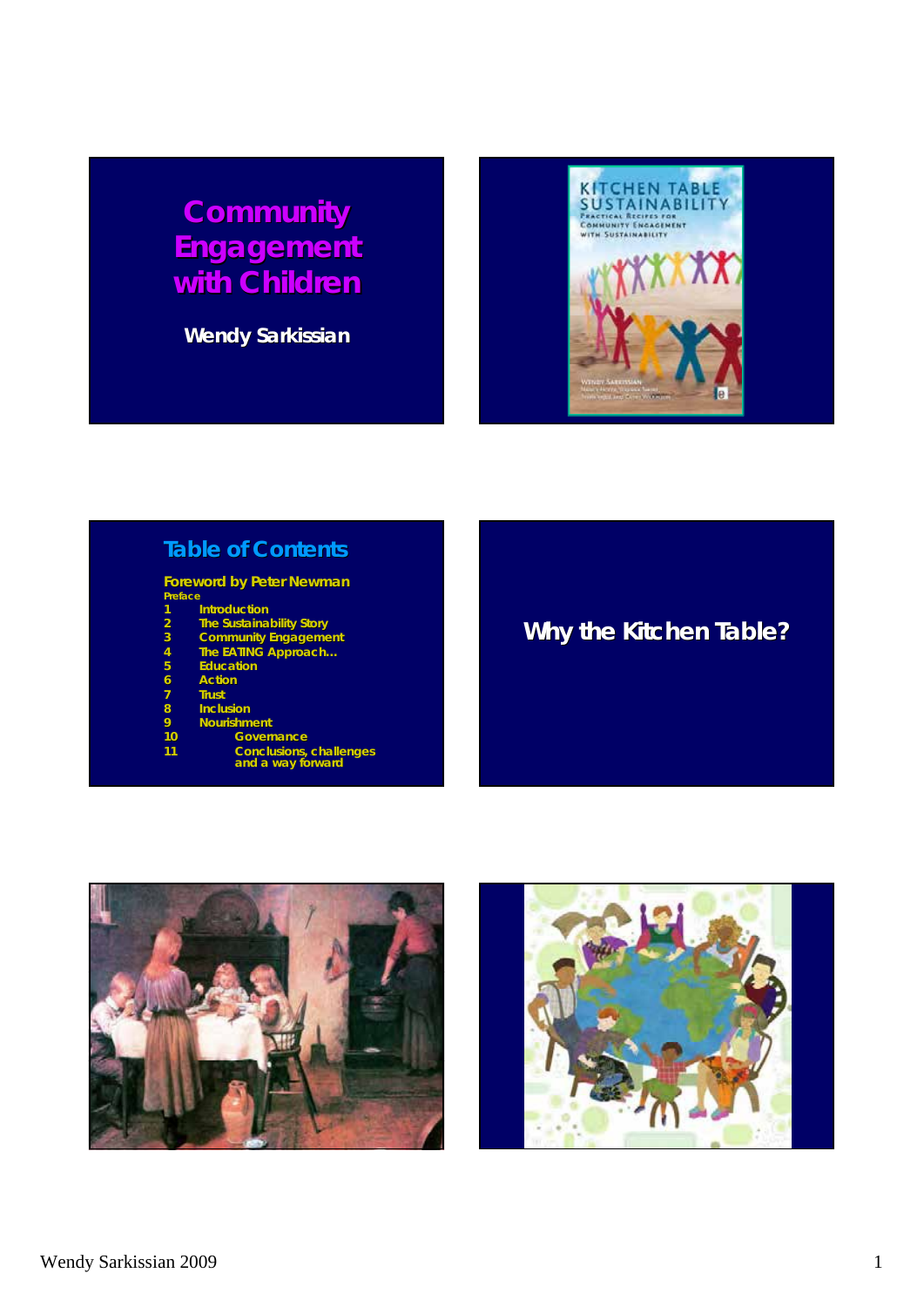





## *Community Community Engagement Engagement with Children with Children*

**Wendy Sarkissian**



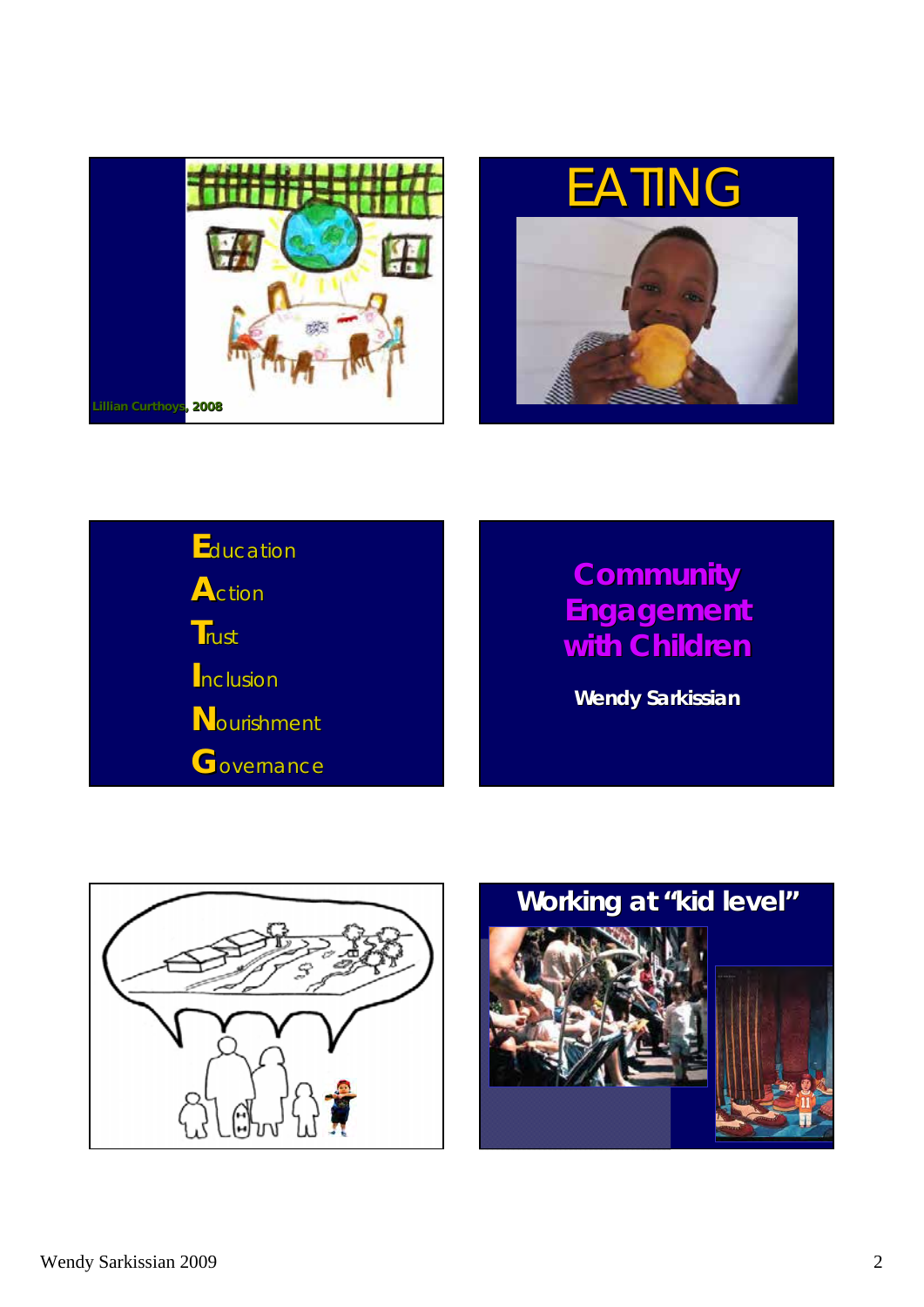## **Empowering Children Empowering Children**

#### **Children need to: Children need to:**

- understand the project and volunteer to participate
- understand where they are in the process process
- understand extent of their decisionmaking power
- have equal opportunity to participate, if they wish, in all phases of a project (Roger Hart, 1997)









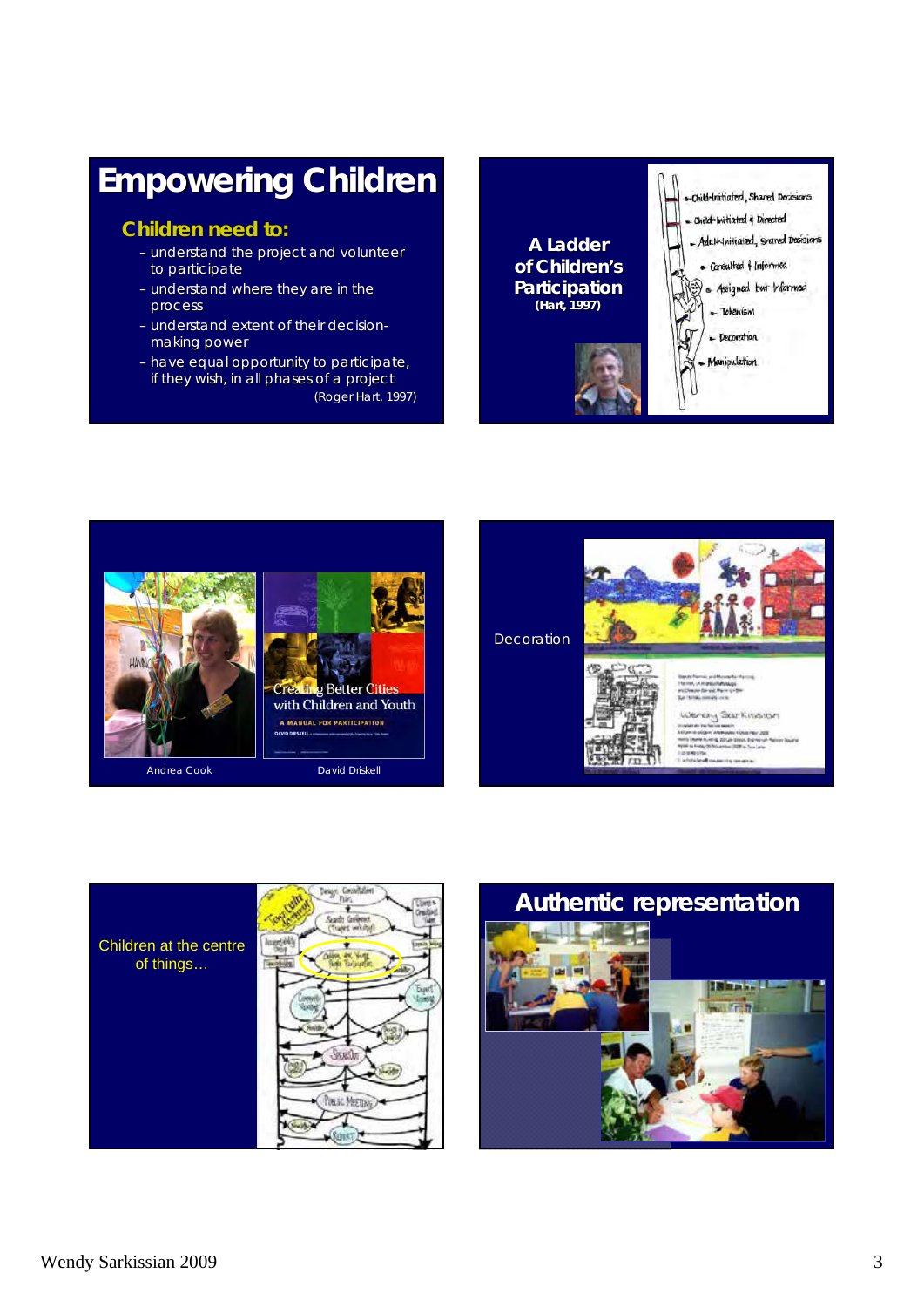

 $\square$  Something to take home  $\square$  Must be fun





## **How to Do It**<br>A Week with a Camera



| Photo<br>$N_{\rm B}$   | This shows | It's important to me because | Iwant<br>to KEEP<br>÷ | I want to<br><b>CHANGE</b><br>÷ | <b>Princity</b><br>(from $1-5$ )<br>5– highest<br>1– lowest |
|------------------------|------------|------------------------------|-----------------------|---------------------------------|-------------------------------------------------------------|
| ٠                      |            |                              |                       |                                 |                                                             |
|                        |            |                              |                       |                                 |                                                             |
|                        |            |                              |                       |                                 |                                                             |
| $\,$                   |            |                              |                       |                                 |                                                             |
|                        |            |                              |                       |                                 |                                                             |
|                        |            |                              |                       |                                 |                                                             |
|                        |            |                              |                       |                                 |                                                             |
| $\boldsymbol{\lambda}$ |            |                              |                       |                                 |                                                             |
|                        |            |                              |                       |                                 |                                                             |

# Log sheet and mud map **Lang What it Looks Like on the Day**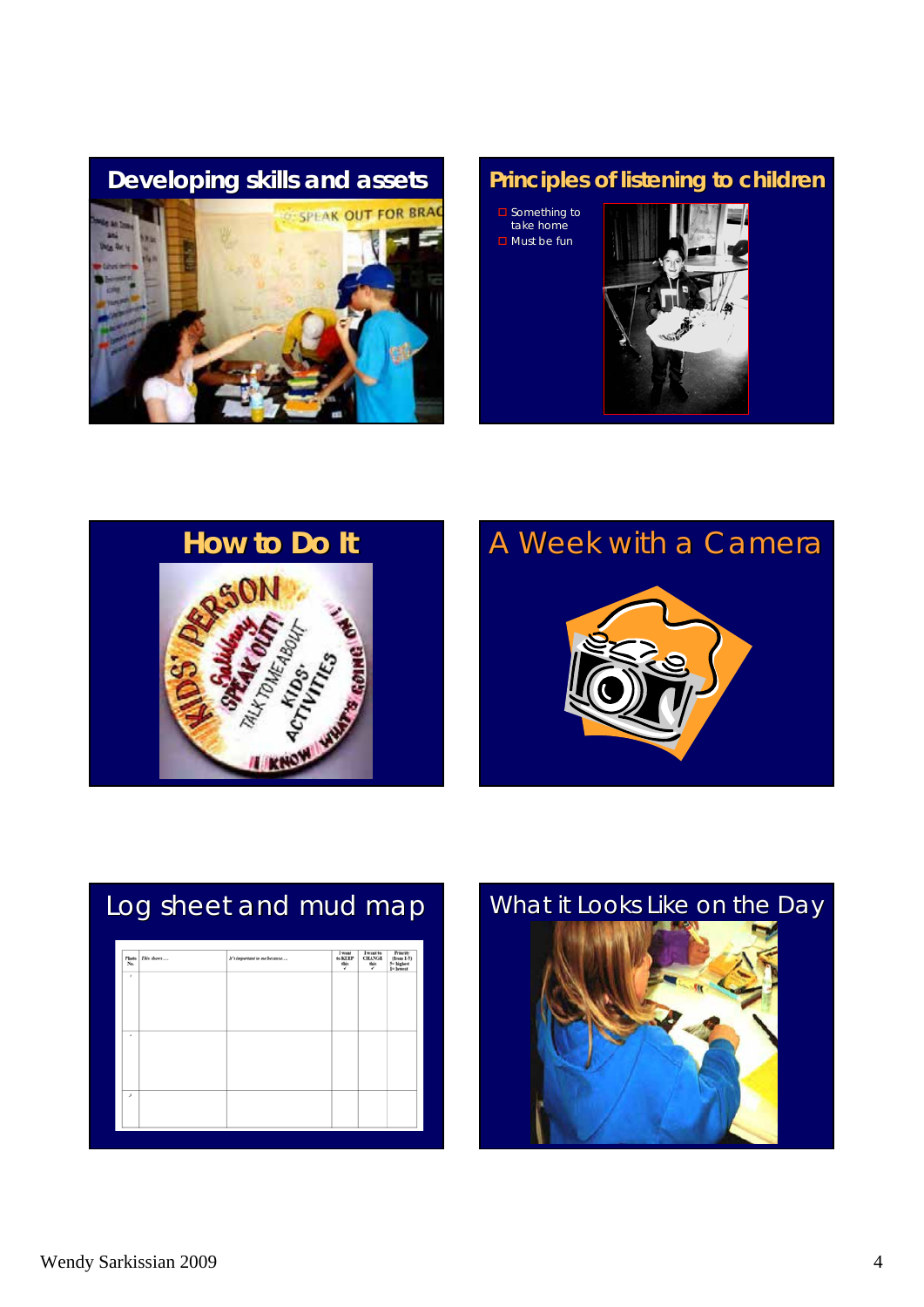

**Careful facilitation and recording**





# Magazines





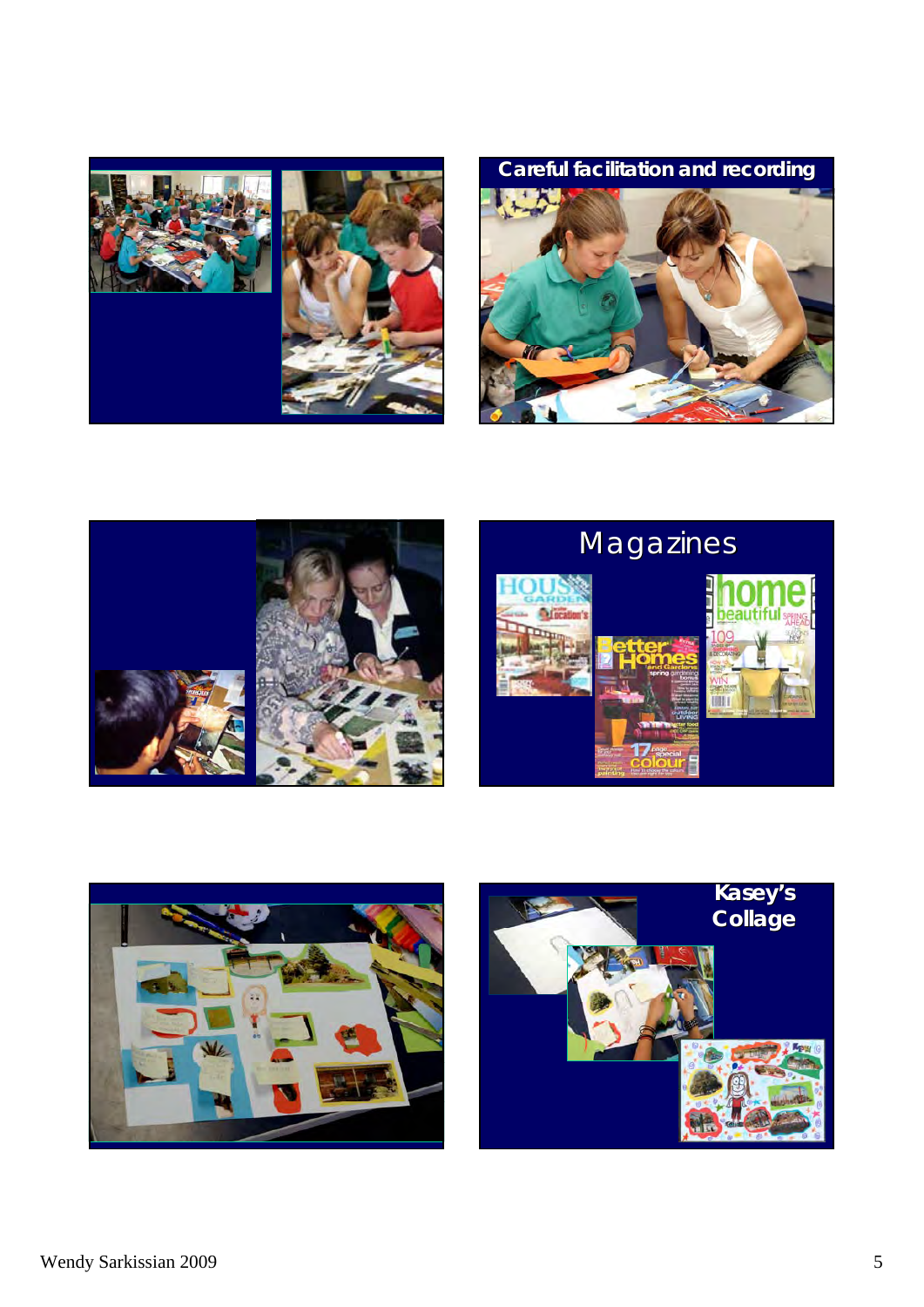









*It was great that you actually gave kids a chance to have* a say... They felt like they'd been consulted and that was *good* 

*We've been involved with local community groups and* sports groups - but nothing like that... no one has ever *come in and actually asked the kids for their opinion..* 

*I was surprised how much the kids came up with which I was surprised how much the kids came up with which*  was the same as what was being put forward by the *community community* 

*I was a bit unsure what the finished product would be like...* But when I saw the pictures and what the kids had *actually said about them, that made it meaningful actually said about them, that made it meaningful… I thought it was interwoven really well thought it was interwoven really well* 

**Brian Borlini, Principal, Port Kennedy Primary School Kennedy Primary**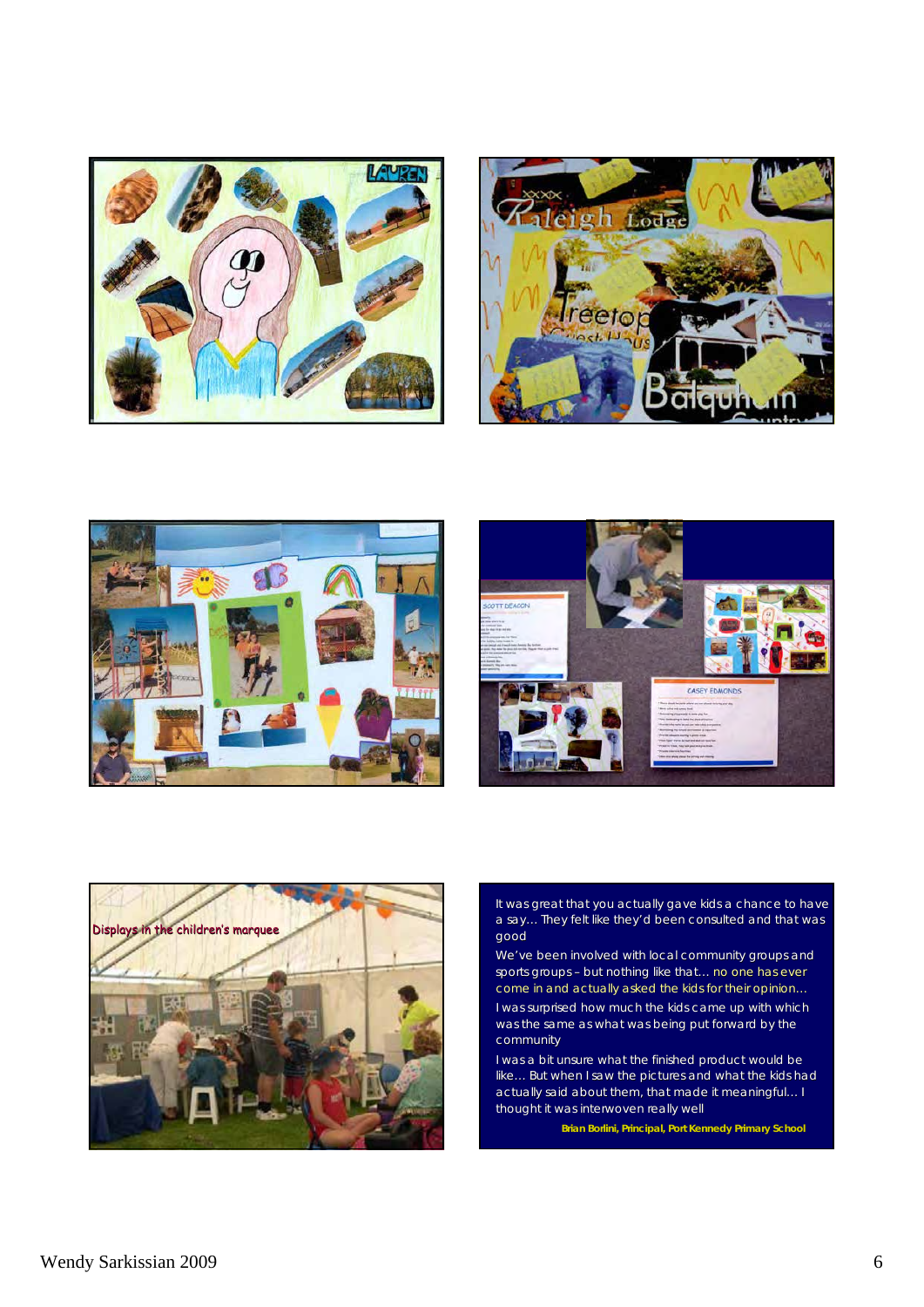#### **Face Painting and Questioning**









Wildness in the neighbourhood



Q. What sorts of things did you think kids would do around here if there was a nice bit of bike path?

Ride.

Q. Is that all they'd do?

Na, walk.



Q. Walk? Oh, that's cool. Are you interested in the environment?

No, not really.

Q. Not really? Oh. If there was one single thing that you'd like to change about living around here, what would that be?

Ah, the toilets.

Q. The toilets, why is that?

They're not in very good condition. condition.

Q. Oh, so you want the toilets to<br>be in better condition? Ok.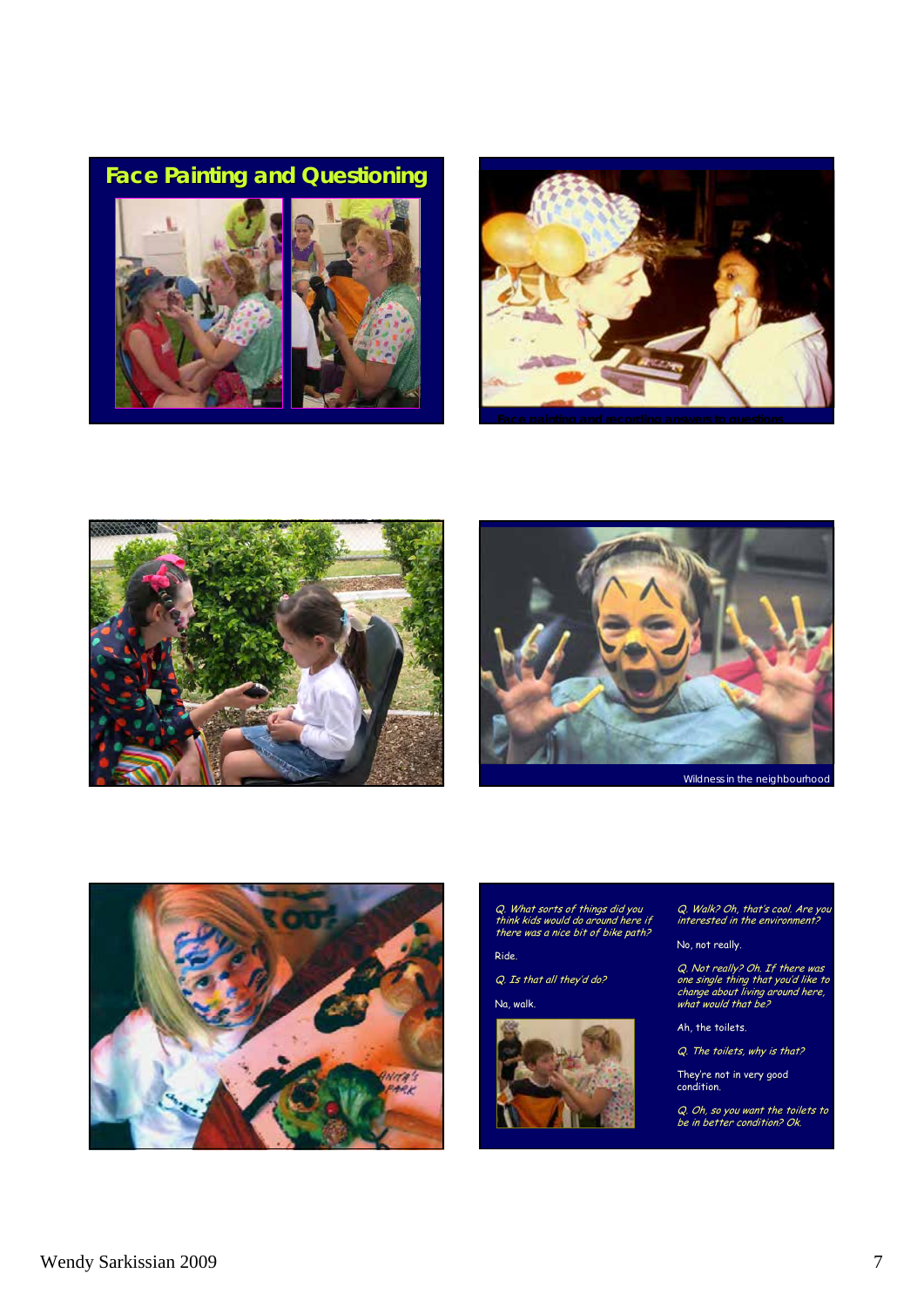# **The Food Model**





broccoli broccoli carrots parsley bread rolls spaghetti (cooked) Spiralli shells (pasta) bow-ties jelly crystals bright cake tops 100s & 1000s round biscuits square biscuits Salada biscuits Vita-Wheat biscuits

#### **Suggested materials for food modelling**

ice-cream cones tube of condensed milk peanut butter jelly babies chocolate drops chocolate frogs musk sticks fruit jellies fruit jelly rings bananas strawberry creams **etc., etc.** . . .

## **Food Model Food Model**

#### *Aims*

- $\square$ provide opportunity to express visions for future communities
- $\square$ use innovative facilitated approach
- **Dnot privilege written word or spoken** language
- **Dideal for children, young people** and adults!

### **Training of Facilitators**



#### **Preparation**

 $\Box$ Carefully hide the food  $E$ lement of surprise is important

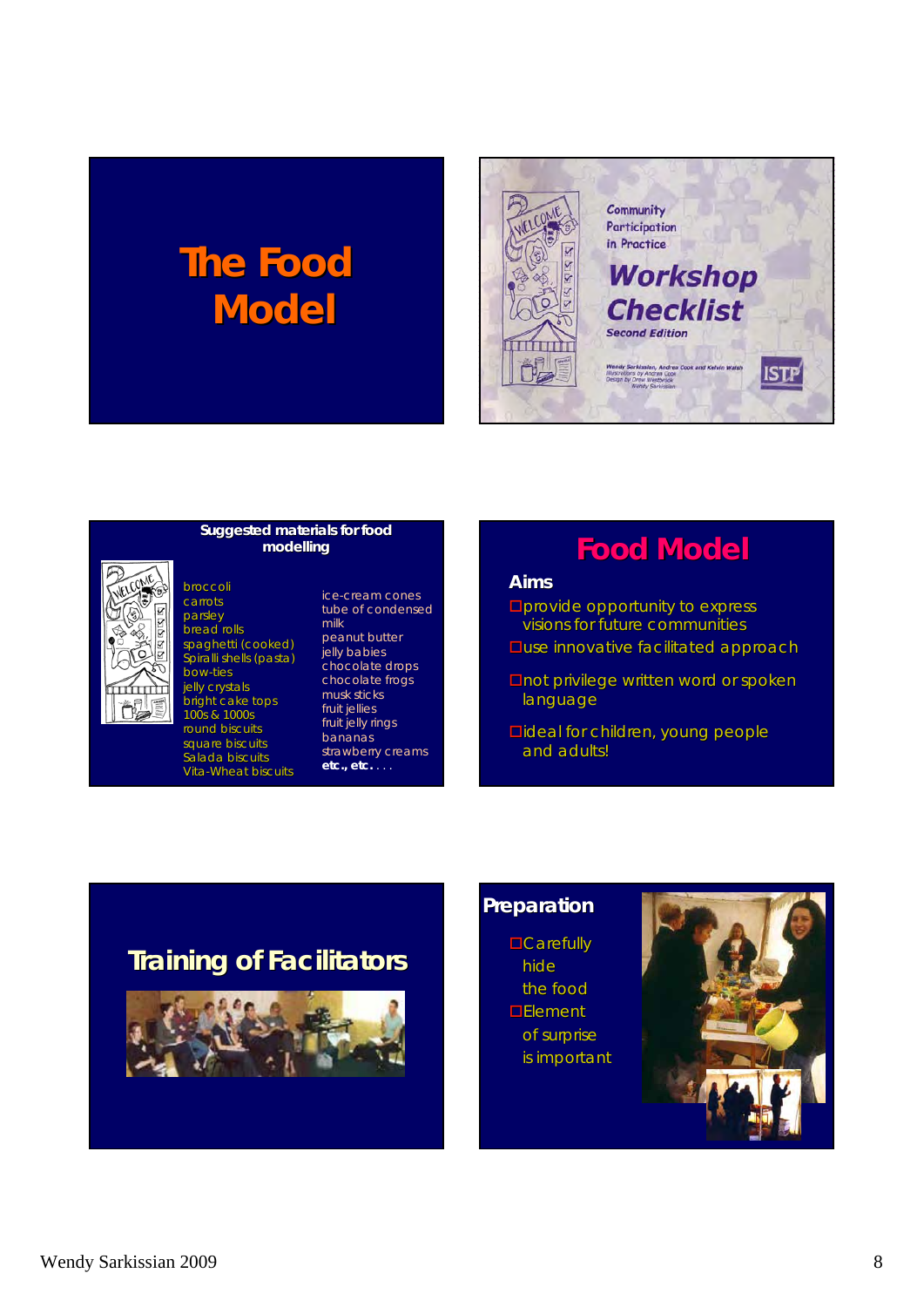



#### **Getting Getting Started**

- Discuss ideal environment - creative visualisation
- □ Give each table a tray of previously prepared food





#### **Design**

- $\Box$ Ask participants to participants to construct their "ideal" environment
- $\Box$ Facilitators question, question, discuss the model and model record<br>responses







**Giving permission is important at the start**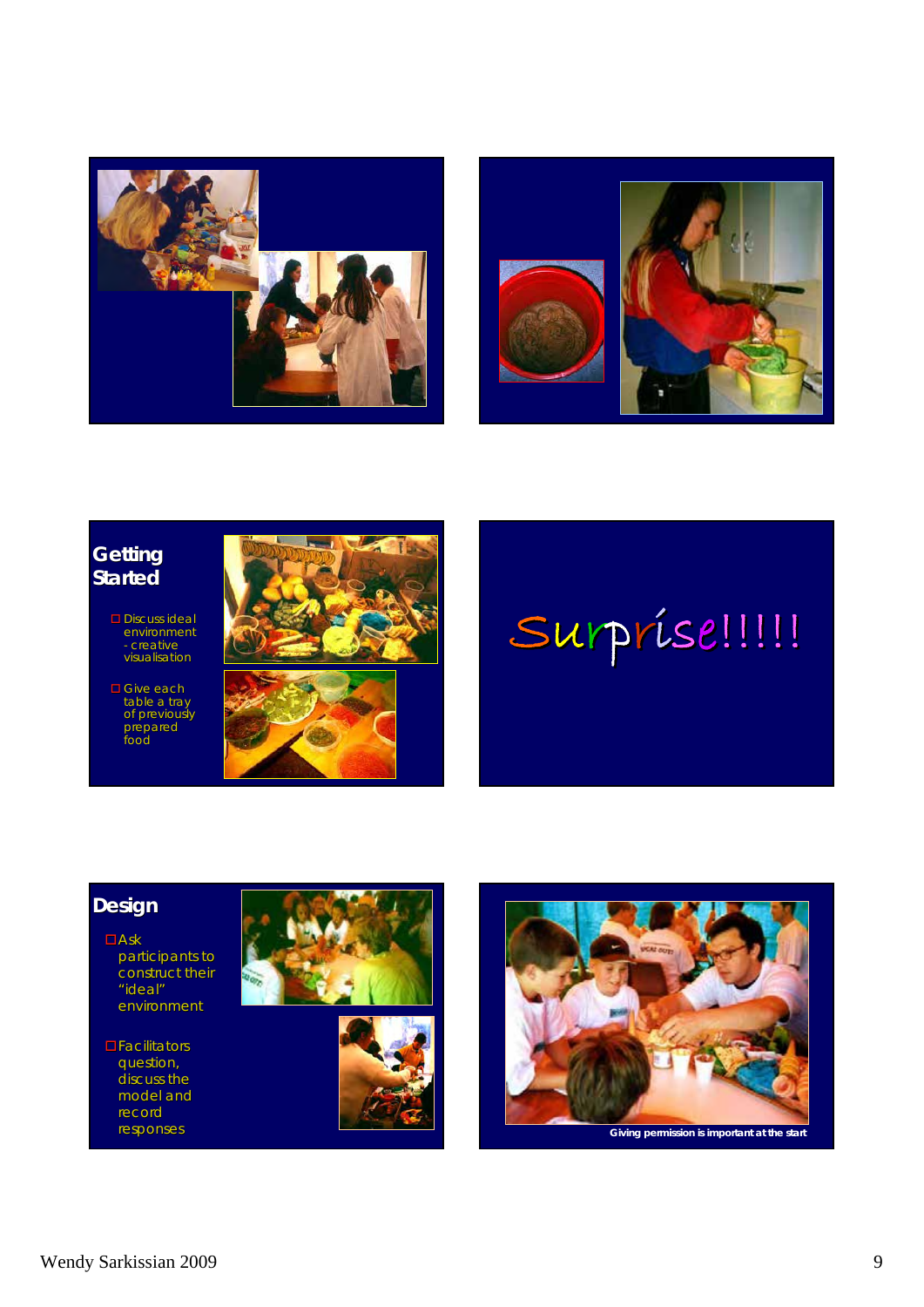





## **Design and Document Design and Document**

**print BOLDLY & label models**







*Down at the Beach* at Bridgewater Gagebrook, Tasmania, 1998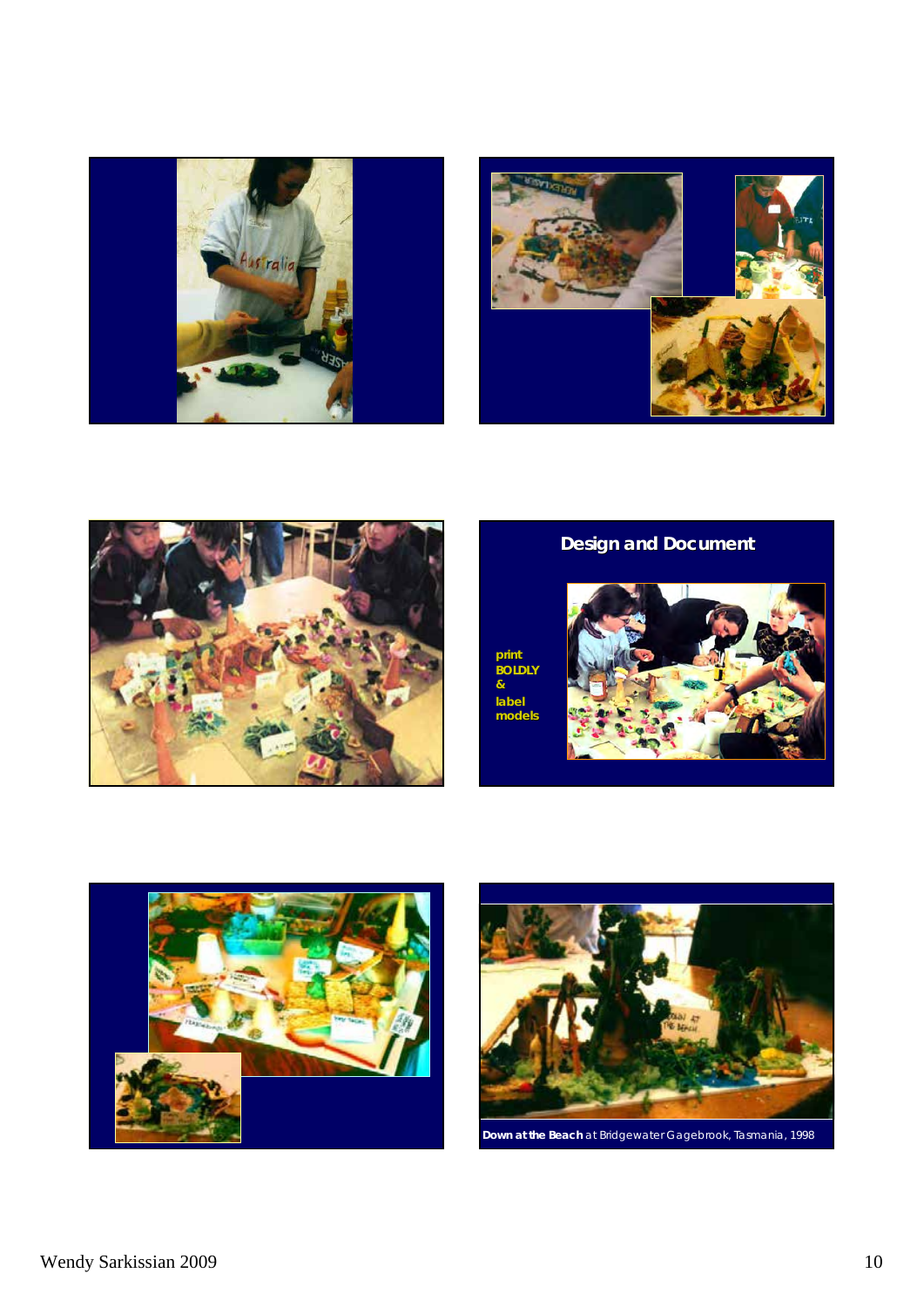



#### Design and **Document**

Photograph or videotape models







**Sandbox Exercise Many thanks to Andrea Cook**